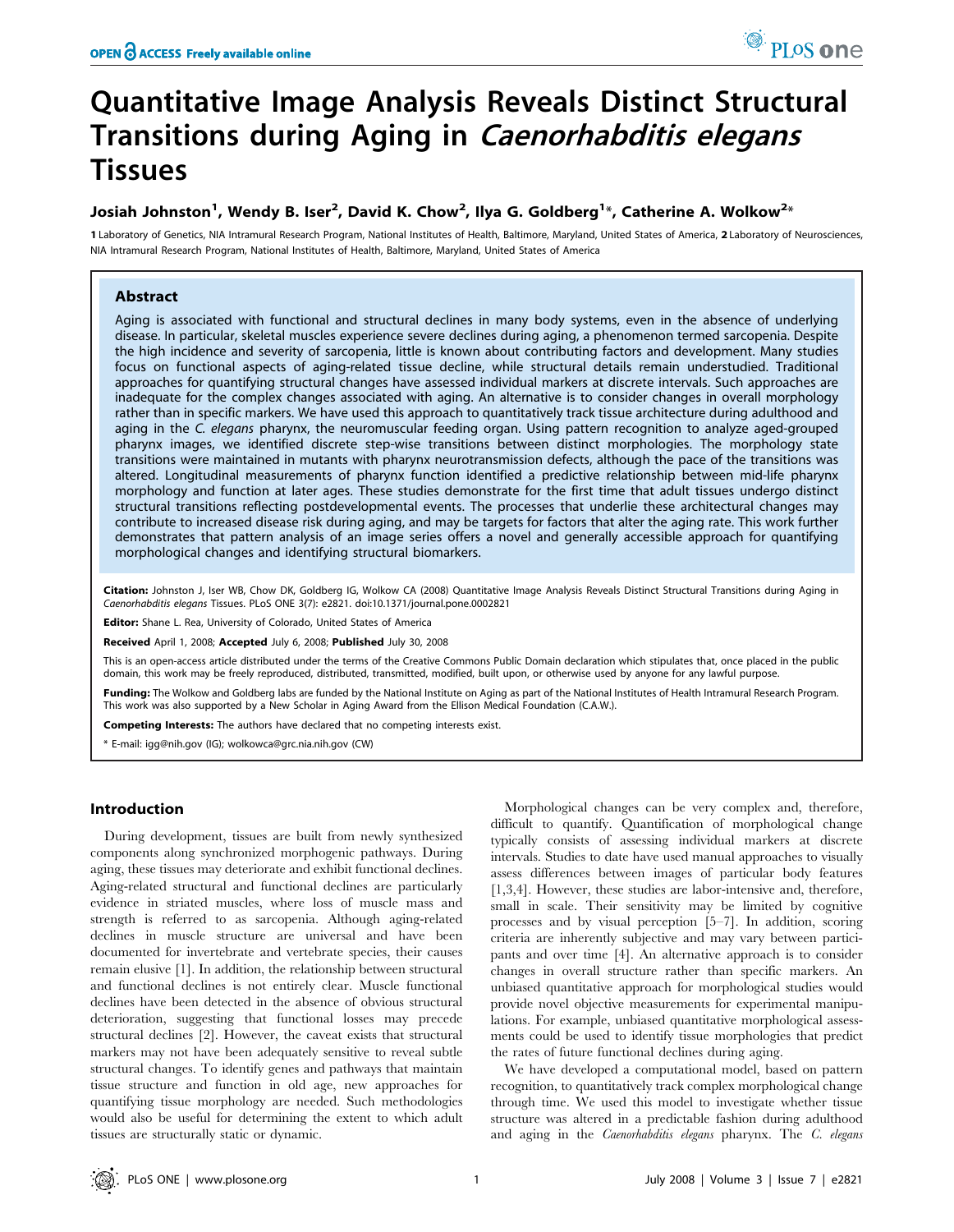pharynx is a neuromuscular organ responsible for ingestion and mechanical disruption of bacterial food. C. elegans tissues are wellsuited for structural studies as the organism is transparent and tissues are easily viewed by light microscopy. The pharynx is particularly useful for structure-function studies because pharynx function can be measured by its pump rate. During adult aging, the pharynx exhibits structural and functional declines, but the underlying causes remain obscure [8].

Applying the computational model to C. elegans pharynx images spanning young, middle and late adulthood revealed a characteristic pattern of morphology state transitions across this period. Thus, tissue morphology was not static in adult animals, but dynamic. Many genes are essential for pharynx biogenesis and function, but their effects on pharynx aging have not been examined. As an exploration of this area, we analyzed the effects of neurotransmission defects on pharynx morphological progression. Applying the model to two mutant strains with pharynx neurotransmission defects revealed changes in the timing of morphology state transitions, but not their overall pattern. This finding suggests that adult morphology state transitions occur independently of neurotransmitter availability in this tissue. Finally, we applied the model to a longitudinal design and identified a pattern of midlife pharynx morphologies that were correlated with the future rate of pharynx functional decline. This suggests that tissue function in old age is determined, in part, by changes occurring during mid-life. These studies support the existence of cellular processes that promote a dynamic, but characteristic, pattern of morphological changes in this tissue as it ages.

## Results

#### Image pattern analysis over lifespan

To characterize age-associated morphological changes in the pharynx, we used DIC microscopy to image the pharynx terminal bulb region from adult animals in early adulthood through old age (Fig. 1A). The C. elegans pharynx is a neuromuscular organ responsible for ingestion and mechanical disruption of bacterial food. This tissue is well-suited for studies of aging. Its morphology is easily assessed by light microscopy and pharynx function can be measured by its pumping rate. During adult aging, the pharynx exhibits structural and functional declines (Fig. 1A, B) [8]. To characterize age-associated morphological changes in the pharynx, we used differential interference contrast (DIC) microscopy to image the pharynx terminal bulb region from adult animals in early adulthood through mid-life and older. To facilitate production of age-synchronized populations, animals used in this study carried the  $f_{em}$ -1(hc17) mutation blocking spermatogenesis [9]. Although the  $f_{em}$ - $1(hc17)$  animals are sterile, they exhibit lifespan characteristics similar to the wildtype. The sterile fem- $1(hc17)$  animals were used as the baseline for "normal" aging throughout this study.

The same basic scheme was used for all image comparisons (Fig. 1C). First, images were randomly separated into training and test sets. The training images were divided into classes by age and used to build a computational model to study relationships among test images. The training images were divided into classes based on the animal's age at imaging (days 0, 2, 4, 6, 8, 10 and 12 of adulthood). A total of 85 training images representing all age groups were used to construct the model. The computational model was constructed by converting each training image into a point in a high-dimensional feature space, where each dimension corresponds to a different measurement of image content. These included texture statistics, polynomial decompositions, segmentation statistics, and image transforms [10,11]. We used the Fisher Discriminant [12] to assign each feature dimension a weight based on its ability to distinguish age-defined classes and its insensitivity to variance in sample collection. The number of features used in the classifier was based on the Fisher scores of the image features. Initially, all features with Fisher scores 0.2 and above were used to train a classifier and test its performance. Subsequently, the feature selection threshold was increased, a new classifier trained with a smaller number of features, and its performance measured again. If the performance increased, the cycle would be repeated again. In most cases, the final classifier was based on the initial Fisher score selection criteria  $(\geq 0.2)$ . This feature selection resulted in a Fisher weighted subspace containing 28 of the original set of 1025 features, which can also be used to represent each image as a single point. The set of points in the weighted subspace representing the training images for each class were then averaged to determine a centroid for each class. The final model consisted of feature weights and class centroids, and was built entirely without knowledge of the order of the age classes. The training images were used only to construct the model, and were not considered further in the analysis. The final model was used to evaluate 20 randomly-selected test images from each age by computing their selected image features, applying the corresponding weights, plotting the result in the weighted subspace, and measuring Euclidean distances to the model's class centroids.

To compute similarities between test images, the distances between each image and each of the class centroids were used to form another subspace with a dimensionality equal to the number of classes (Fig. 2A). The positions of individual images within this class-distance subspace were plotted as individual points. The pairwise distances between points, indicating similarity between images, were used to construct a dendrogram (Fig. 2B). During training, the model did not receive any information on the ageorder of the training images. If the model were able to detect an age progression, then test images in the dendrogram would be ordered by their chronological age rather than clustered into unordered age groups. The dendrogram was correctly self-ordered with respect to age in many cases, particularly for the early age groups (days 0–4). In addition, this dendrogram portrayed a tight progression of morphologies during very early adulthood (days 0– 2) (Fig. 2B, red & orange icons). This progression could reflect pharynx growth as part of the overall increase in body size during this time [13]. Images from animals older than day 4 were more closely spaced in the dendrogram than very young adults, suggesting greater image similarity after day 4. Later ages (days 10,12) showed an even greater degree of self-similarity, resulting in closer spacing in this visualization. Overall, this method defined a progression of image features that correlated with age, such that images from middle-aged animals (i.e. day 4, orange) were more similar overall to images from younger animals (day 0, red) than old adults (day 10, blue) and vice versa. It is also evident from this visualization that progressive changes in image features occur during this period of adulthood, thus this model can be used to assign a continuous age score for each individual pharynx image.

## Age-score predictions from image comparisons reveal distinct morphological states associated with aging

For a more direct comparison between the test images, we calculated an age-score for each image from its distances to the class centroids (Fig. 3A, Table 1). For this analysis, a larger number of test images were used for each age group (day 0, 21 images; day 2, 143 images; day 4, 74 images; day 6, 91 images; day 8, 177 images; day 10, 40 images and day 12, 62 images). The Pearson's correlation coefficient between calculated age-score and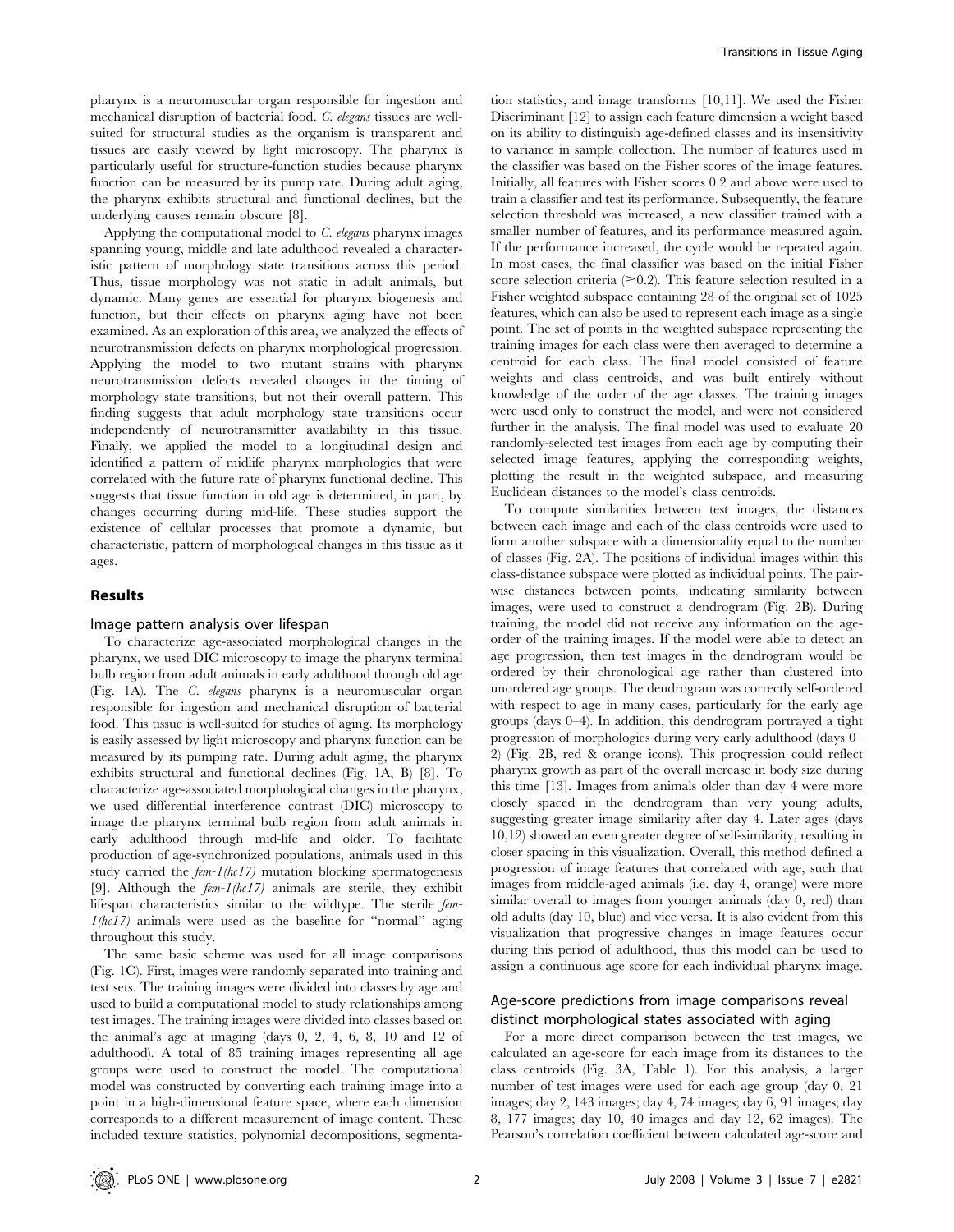

Figure 1. Overview of whole-image analysis. (A) Anatomical description of the C. elegans pharynx during adulthood. Cartoon illustrates the pharynx's relative position in the head, and representative images of the terminal bulb from four different ages are shown. Bacteria are ingested through the stoma, or mouth, and concentrated in the corpus region. Concentrated bacteria are passed to the terminal bulb (outlined with a dashed line for clarity) for mechanical disruption in the grinder (G) before transfer to the intestine. Structural aging is evident in the terminal bulb between adult days 2–8 as deterioration of the striated muscle fibers and disorganization in the grinder. (B) Declines in survival and pump rate occur during normal aging in C. elegans. Shown are representative curves for adult survival and pump rate (relative to day 2) in a population of fem-1(hc17) animals at 25°C. (C) General outline for the procedures used in pattern analysis of pharynx images (see text). 85 training images were used for each age group. The resulting class distances form the basis for similarity measurements and age-score predictions. doi:10.1371/journal.pone.0002821.g001

chronological age was  $0.54 \left( p = 5.34 \times 10^{-47} \right)$ , indicating a statistically significant correlation between chronological age and the assigned age-score. Although most age groups were statistically distinguishable, age-scores overlapped between different age groups (Fig. 3B), but most age groups were statistically distinguishable (Table 1). Overall, these statistical tests indicated that there was a robust, but not perfect, correlation between the predicted age scores and actual age. This imperfect correlation likely reflects morphological heterogeneity of the population during aging. Consistent with increasing heterogeneity during aging, statistical significance was stronger in the younger age groups than among the older age groups. To simplify the representations of predicted age-score, probability density functions were generated for each age group (Fig. 3C). The peaks of these functions correspond to inflections in the rank-ordered age score predictions for each age group, indicating that morphologies occupied preferred states rather than being equally distributed within an age class. The first distinguishable states (Fig. 3D) occurred during early adulthood, at days 0 and 2 (age score, 4.5–5 and 5.5–6). These appeared to constitute subgroups of a single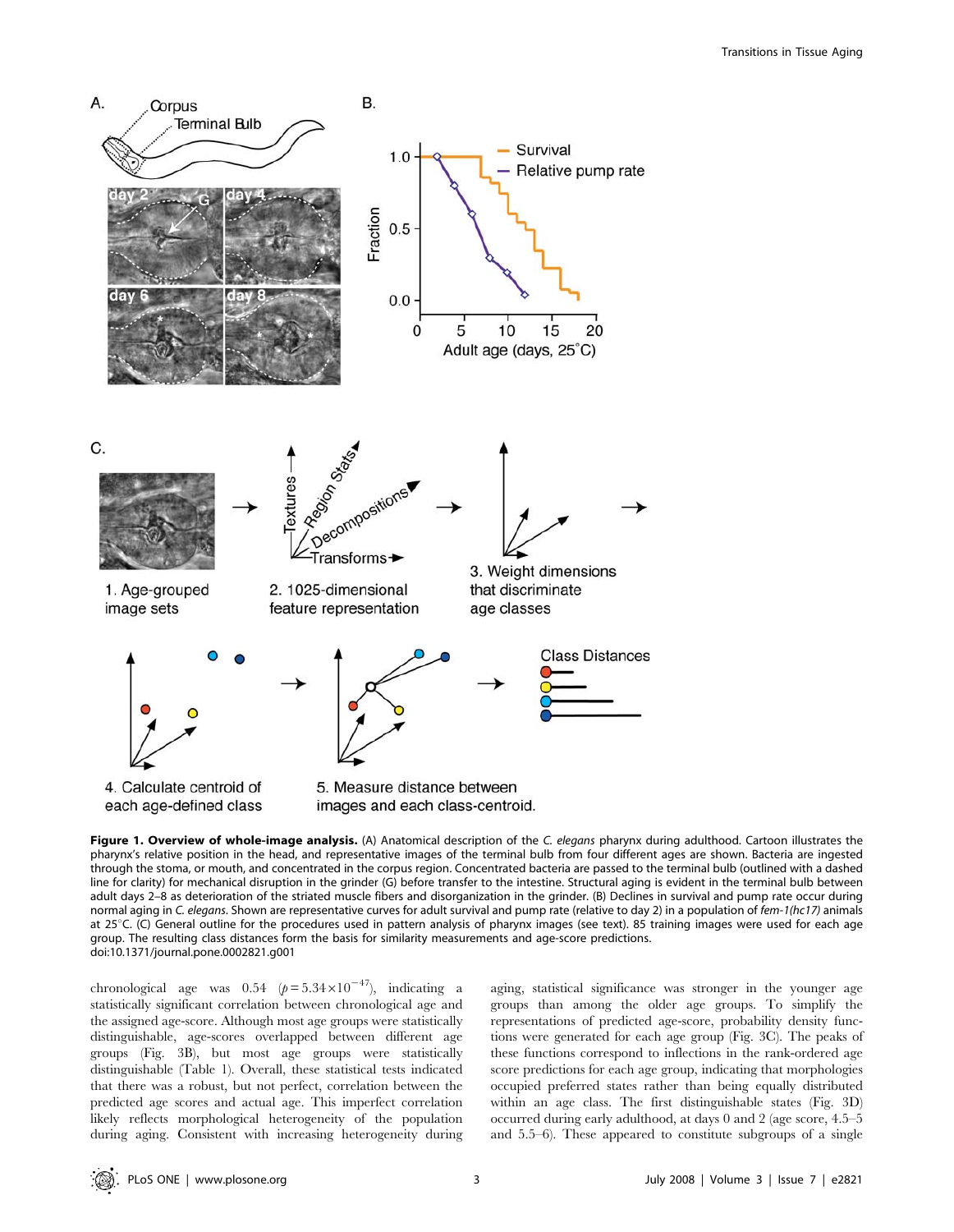

Figure 2. The aging model built on pharynx images from adult days 0-12 properly ordered the images by age. (A) Pair-wise image distances used to generate the dendrogram were calculated in the class-distance subspace, where each dimension is the distance from a test image to the centroid of an age-class. (B) Relationships between adult pharynx images from early to late life as determined by the aging model. Circles at branch end-points represent individual pharynx images, with color indicating the animal's age at the time of imaging. Branch lengths represent pairwise distances between images, and branch colors represent the ages of proximal images. This diagram shows that images could be classified into categories corresponding to early adulthood (day 0, red), middle adulthood (days 2 and 4, orange) and late adulthood (day 6 and older, green and cyan). For training, 85 images from fem-1(hc17) adults aged day 0 to 12 were used for each class. The dendrogram was constructed from 20 test images selected at random from each class. doi:10.1371/journal.pone.0002821.g002

''young adult'' state (Ia and Ib). The second major state occurred on days 4, 6 and 8 (age score, 6.5–7). We termed this state II and it appears to encompass mid-life. The third state (state III) represented morphologies associated with late life and included days 10 and 12. Although the day 10 population was not statistically distinguishable from days 6 and 8  $(p=0.47)$ , the peak appeared slightly shifted from the overlapping peaks of days 6 and 8 (Fig. 3C). By day 12, the population was statistically distinguishable from state II, whether or not the calculation included day 10 data ( $p = 0.003$  and  $p = 0.0025$ , respectively). This was termed state III and appeared to represent morphologies associated with late mid-life. We note that many images fell outside of the scores defining these morphology states, reflecting the heterogeneity in pharynx morphology at all ages.

Independent analysis of a different pharynx region also identified similar morphology states representative of early-, midand later-adulthood. In the pharynx, the corpus muscles are located to the anterior of the terminal bulb muscles. Images of both the corpus and terminal bulb regions were collected from animals imaged on adult days 2, 4, 6 or 8. A model built using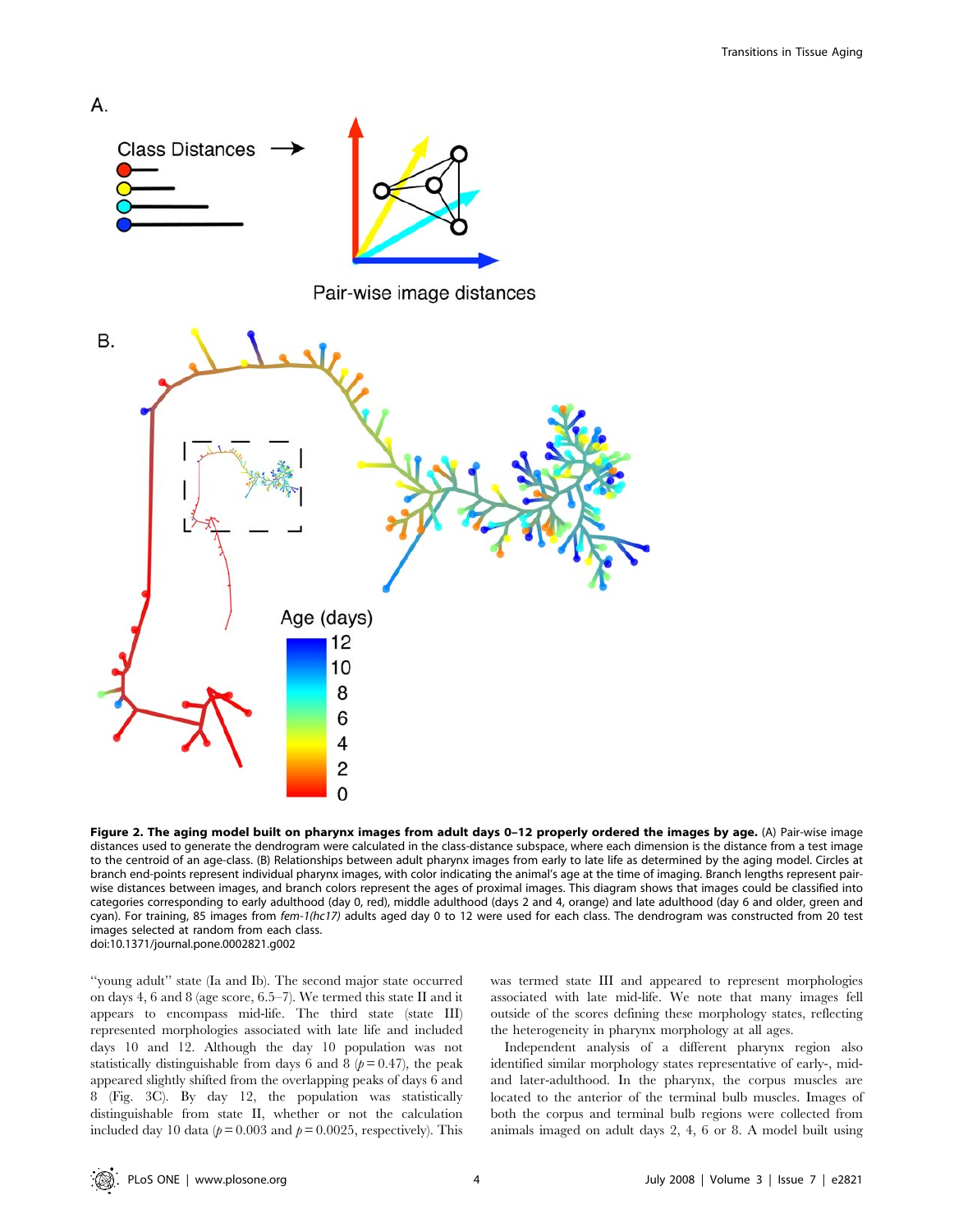

Figure 3. Age-scores for normal animals revealed distinct stages of adult morphology. (A) Age-scores were generated by converting each image's class distance into a class-probability, which were combined with class ages to produce an age-score. For training, 85 images from fem-1(hc17) adults aged day 0 to 12 were used for each class. (B) Age-scores for every test image from normal animals. The horizontal axis was ordered primarily by known age, and secondarily by age-scores. The yellow bars highlight inflections in the age-score distribution for images in each age group. These inflection regions constitute the stable morphology states depicted in (D). The number of test images for days 0–12 was 21, 143, 74, 91, 177, 40, and 62, respectively. (C) Probability distributions of age-scores, which can be interpreted as continuously sampled histograms with peaks indicating the most probable age-score. (D) Distinct stages of adulthood as determined by distribution of age-scores. Yellow ovals for each age state correspond to the inflections in the age-score distribution in part (B). See Table 1 and text for statistics. doi:10.1371/journal.pone.0002821.g003

images of the corpus identified similar morphological states as for the terminal bulb, although with weaker statistics. Within this group of images, a Pearson correlation between predicted and chronological age for the corpus images was 0.47 ( $p = 6.46 \times 10^{-8}$ )

compared to  $0.68 \left( p = 2.17 \times 10^{-17} \right)$  for the terminal bulb. Interestingly, the morphological state of these two pharynx regions was synchronized in some animals. In particular, the shift between states I and II resulted in a low correlation between predicted and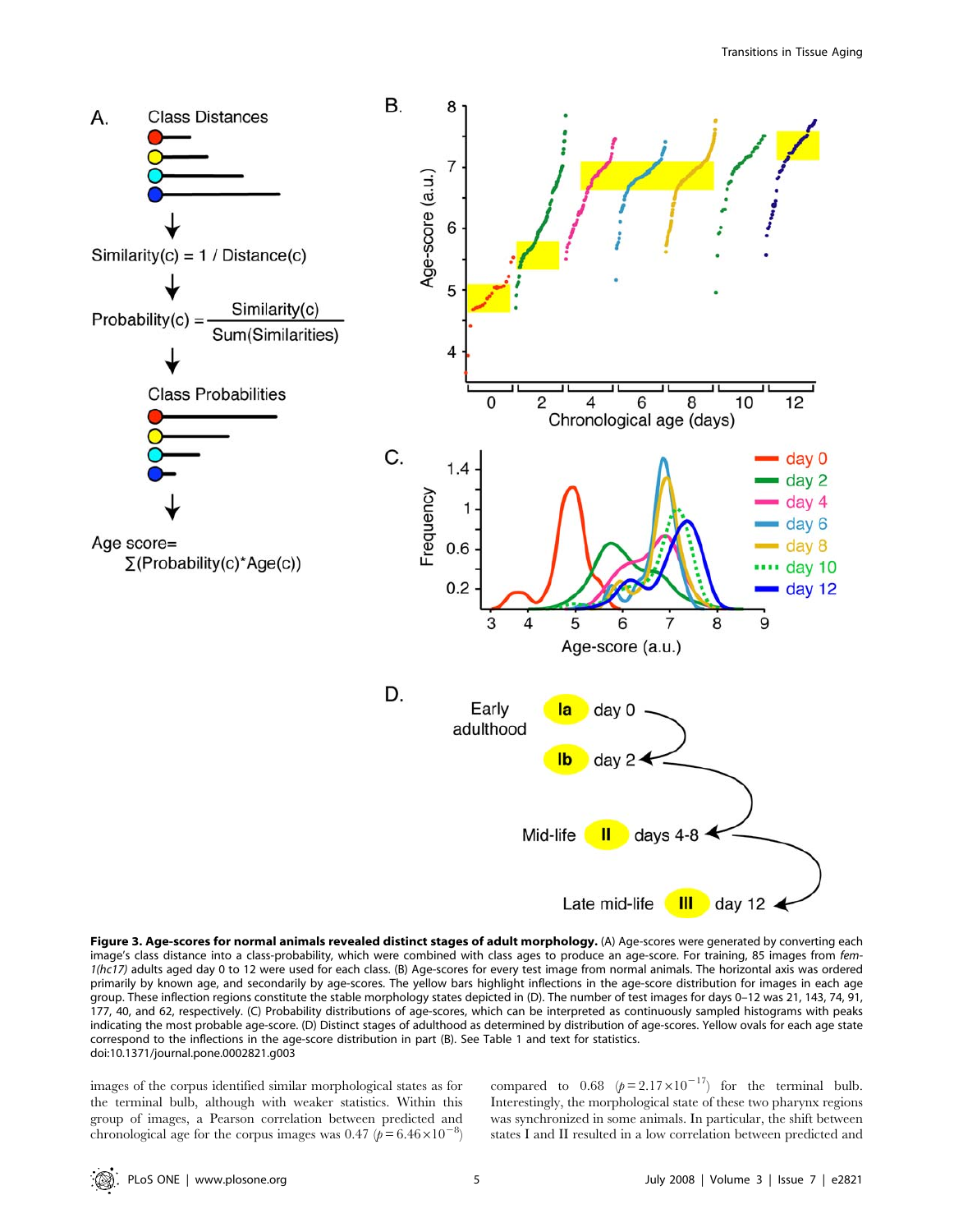Table 1. Statistical significance of predicted age-scores for each image age group.

|        | $p *$ |          |          |          |          |          |          |
|--------|-------|----------|----------|----------|----------|----------|----------|
|        | day 0 | day 2    | day 4    | day 6    | day 8    | day 10   | day 12   |
| day 0  | 0.5   | < 0.0001 | < 0.0001 | < 0.0001 | < 0.0001 | < 0.0001 | < 0.0001 |
| day 2  |       | 0.5      | < 0.0001 | < 0.0001 | < 0.0001 | < 0.0001 | < 0.0001 |
| day 4  |       |          | 0.5      | 0.08     | 0.0038   | 0.074    | 0.00024  |
| day 6  |       |          |          | 0.5      | 0.12     | 0.29     | 0.0023   |
| day 8  |       |          |          |          | 0.5      | 0.6      | 0.011    |
| day 10 |       |          |          |          |          | 0.5      | 0.060    |
| day 12 |       |          |          |          |          |          | 0.5      |

 $p^*$ p, one-tailed t-test comparing distribution of predicted age-scores pairwise between each image age group.

doi:10.1371/journal.pone.0002821.t001

chronological age for corpus images from day 2 and 4 adults (0.17,  $p = 0.16$ ), while within individual animals, the correlation between age scores for the corpus and terminal bulb was stronger and statistically significant (0.35,  $p = 0.0042$ ).

## Comparison with manual analysis: Effect of slow pharynx pumping on tissue structure during aging

We next examined whether the model could robustly detect pharynx morphology differences between normal (fem-1(hc17)) adults and mutants with defects in pharynx function. Early versions of the classifier software were able to distinguish a slow-aging appearance in pharynx images from long-lived strains carrying mutations in the daf-2 gene, encoding an insulin-receptor like protein (Fig. S1) [14]. Since delayed aging in the daf-2/insulin-like pathway mutants has been extensively documented, and likely involves hormonal control of aging in all tissues [1,3,15,16], we turned our attention to mutants that more directly affect pharynx function. First, we examined pharynx morphology during aging of  $eat-2(ad465)$  animals, which lack function of a pharyngeal nicotinic acetylcholine receptor subunit [17]. The terminal bulb contraction rate in *eat-2(ad465)* adults is 75% slower than normal. This slow pump rate causes dietary restriction, prolonging lifespan in eat- $2$ (ad $465$ ) adults by  $30\%$  [18]. Previous analysis had indicated that aging-associated pharynx structural decline was delayed in eat $2(ad465)$  animals [15]. This effect could be due to either dietary restriction's benefits or protective effects of slow pumping. To directly compare the previous analysis with the computational approach, we built a model trained on pharynx images from normal day 2 and 8 animals, and used it to score pharynx images from day 2 and 8 eat-2(ad465) adults. This approach showed statistically significant lower scores between *eat-2(ad465)* and normal pharynx terminal bulbs at adult day 8 ( $p = 0.014$ ), indicating that the computational approach was consistent with human-based scoring in a side-by-side comparison (Fig. 4). However, scoring eat-2(ad465) pharynx images from all available ages (days 0–8) using the complete  $fem-1(hc17)$  model (days 0-12) showed that  $eat-2(ad465)$ images scored significantly younger only at day  $6$  ( $p = 0.04$ , onetailed t-test), with a small downward trend at day 2 (Fig. 5). These results demonstrate that the computational model allows construction of more complex visual assessments than human-based scoring when quantifying the relative differences in morphology between these strains. Further, the model's results provide a more quantitative assessment of the relatively modest effect of the eat-2(ad465) mutation on pharynx muscle aging.

## Serotonin deficiency alters pharynx development but has neutral effects on structural transitions during aging

We next examined pharynx images from  $tph-1(mg280)$  animals, which are unable to synthesize serotonin [19]. The deficiency in endogenous serotonin causes a 40% reduction in pharynx pump rate. First, we used a limited model trained on normal day 2 and 8 adults. Surprisingly, this model predicted high age scores for tph-1(mg280) images at day 2 (not shown). This analysis was extended to examine  $tph-1(mg280)$  day 0–8 images with the complete model trained on day 0–12 fem-1(hc17). The complete model also predicted high age scores for tph-1(mg280) images (Fig. 5A, B). Further analysis of these results indicated that tph-1(mg280) adults entered the State II and III morphologies at younger ages than normal adults. In particular, the distribution of age scores for day 2 tph-1(mg280) animals was indistinguishable from those which define the State II morphology state in normal animals between days 4–10 ( $p \ge 0.05$ ). Furthermore, images from day 4–8 tph- $1$ (mg280) animals most resembled day 12 normal animals in State III  $(p = 0.1, 0.6, 0.9$  for tph-1(mg280) days 4, 6, and 8, respectively). These relationships were not dependent on the specific images used for training and testing, as similar results were obtained from a model trained on tph-1(mg280) images and tested with images from normal adults. We interpreted these findings to indicate that



Figure 4. Probability density functions comparing morphological differences between normal and eat-2(ad465) slow-pumping animals at days 2 and 8. The model was trained on normal (fem-1(hc17)) animals at days 2 and 8. At day 2, eat-2 mutants were indistinguishable from normal animals, while slightly lower age scores were evident on day 8. doi:10.1371/journal.pone.0002821.g004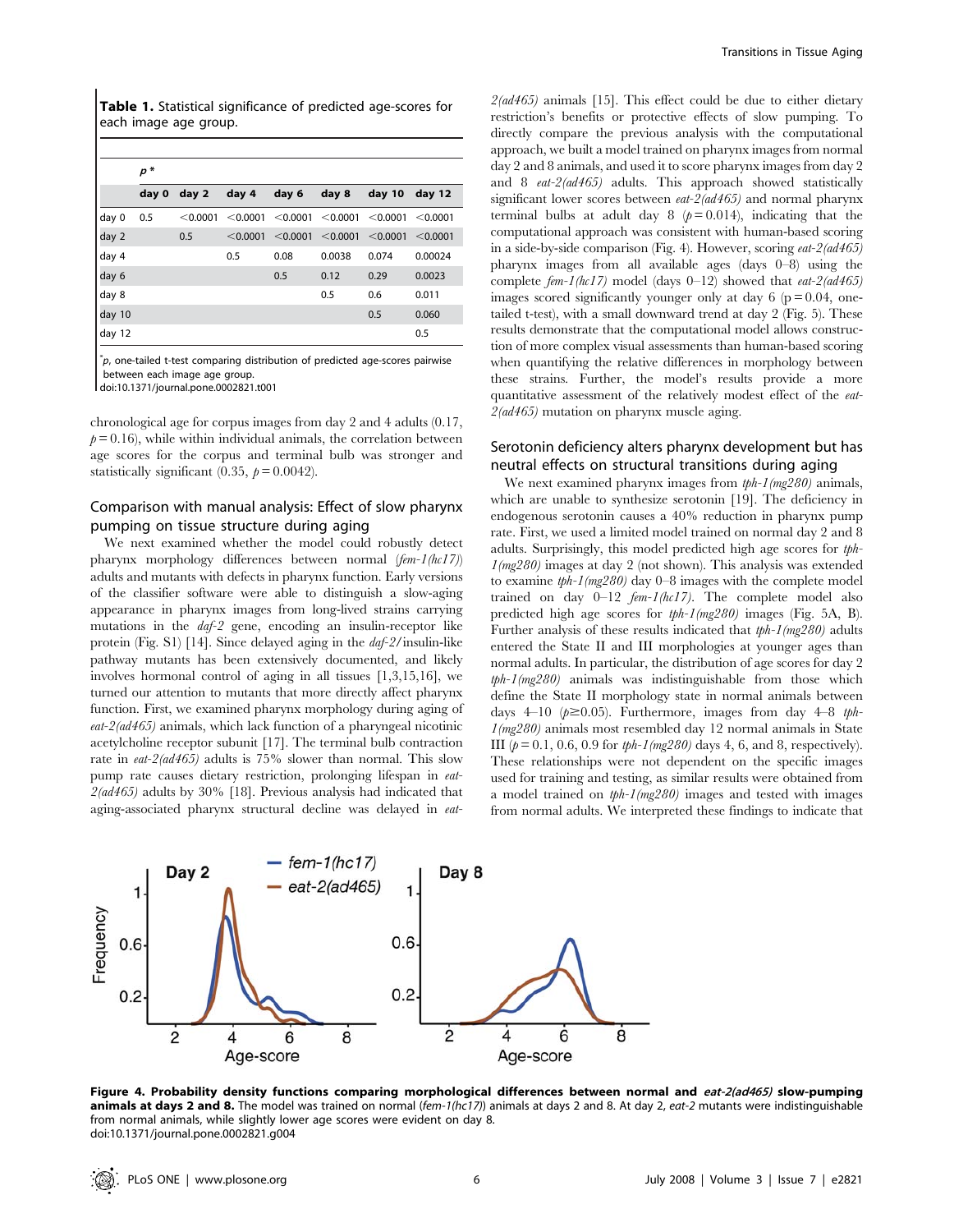

Figure 5. Image analysis revealed altered morphology states in slow-pumping eat-2(ad465) animals and serotonin-deficient tph- $1$ (mg280) animals. (A) Age-scores assigned by a model trained on fem-1(hc17) days 0 to 12 for test images from normal and mutant animals were formatted the same way as Fig 3(B). The number of test images for each age class ranged between 68 and 117. (B) Probability distributions of fem-1(hc17), tph-1(mg280), and eat-2(ad465) age scores from days 0, 2, 4 and 6 from (A). A slight rightward shift is noted in day 6 eat-2(ad465) images. The images of tph-1(mg280) adults attained higher-than-normal age scores at all ages except day 6, possibly reflecting aberrant morphology. (C) Representative images of each strain at ages 2 and 8 were selected as having age scores (AS) near the population means. Lower left image of tph-1(mg280) day 2 pharynx reveals aberrant morphology. Lower right image of day 8 tph-1(mg280) shows structural deformation similar to that seen in day 8 fem-1(h17) and eat-2(ad465) animals. doi:10.1371/journal.pone.0002821.g005

tph-1(mg280) and normal animals populated distinct morphology states during early adulthood, but converged onto shared states at older ages, though with tph-1(mg280) arriving at these states ahead of normal.

The older age scores for day 0 and 2 tph-1(mg280) images could reflect accelerated aging in this mutant, or simply an aberrant morphology unrelated to normal aging. A visual inspection of representative images chosen from these groups was performed to examine the basis for the computed age scores (Fig. 5C). In day 2 adults, we observed that tph-1(mg280) pharynx terminal bulbs appeared unusually shaped and less rounded than in  $fem-1(hc17)$  and  $eat2(ad465)$  adults (Fig. 5C). The aberrant  $tph-1(mg280)$ morphologies may be a factor contributing to the computed older age scores, although they were visually distinguishable from normal old-age morphologies. In day 8 tph-1(mg280) pharynx images, morphological deterioration similar to that of normal aging was evident, accounting for the convergence in age-scores with  $f_{em-1/hc17}$  controls. An altered pharynx morphology has not been previously described for tph-1(mg280) animals. However, prior analysis using human subjects performing blinded comparisons of day 2 and 8 tph-1(mg280) pharynx terminal bulb images revealed a trend towards scoring day 2 and 8 images similarly,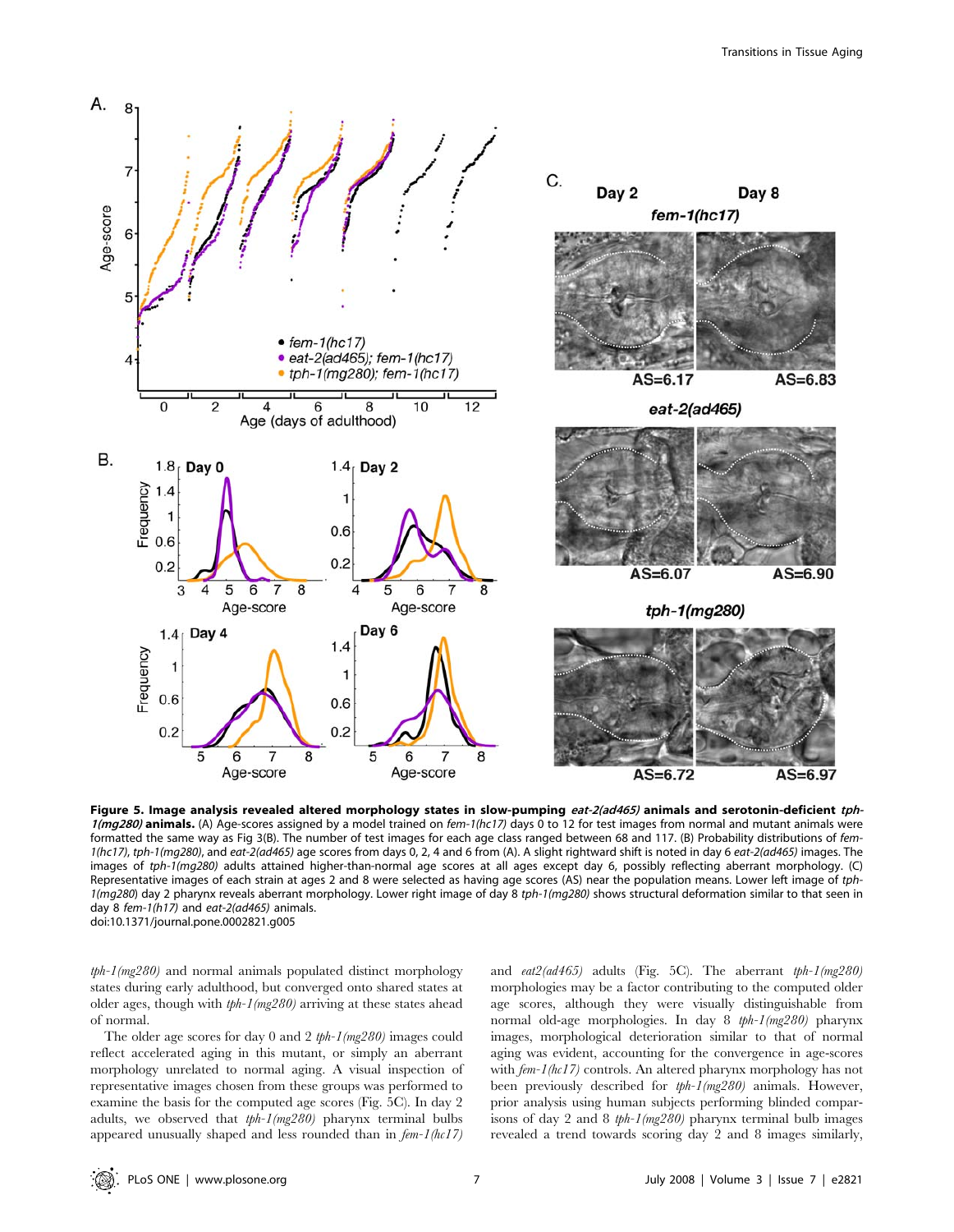although this did not attain statistical significance, possibly due to small sample size [15]. Together, these findings demonstrate that  $tph-1(mg280)$  animals exhibit a developmental defect that affects pharynx morphology in young adults. Furthermore, this altered morphology in young adulthood does not apparently protect against the normal pattern of morphological change with aging. Finally, this interpretation could be further explored with new models built to distinguish between the mutant and normal pharynx images independently of age.

## Longitudinal analysis identifies structural states correlated with future aging success

An important issue for understanding the biology of aging is defining whether changes associated with early aging can correlate reliably to future aging success. We addressed this question for the C. elegans pharynx by searching for longitudinal correlations between mid-life morphology and future functional decline. First, we measured pharynx pump rates and collected pharynx images from day 6 adults, an age where the population exhibits a wide variation in pump rate due to heterogeneous functional declines [15]. It was also felt that day 6 animals would be better able to tolerate the imaging procedure than older animals (see Methods). Following image acquisition, animals were recovered and pharynx pump rates were determined every few days until death. As expected, average pharynx pump rate in the population declined continuously during aging. However, we found that pump rates of individual animals exhibited substantial daily variation. This variation in day-to-day pump rates interfered with comparisons of pharynx function between animals. Therefore, we derived a composite measure of pharynx pump rate over lifetime, which we refer to as lifetime pumping ability (LPA). First, Z-scores were calculated that reflected individual deviation away from the population mean pump rate on each day. Then, an average was taken of each animal's Z-scores over the individual's lifetime to arrive at the LPA. Thus, the LPA provides a relative measure of pharynx function from day 6 onward while minimizing the effects of daily fluctuations. Comparisons of LPA with daily pump rate observations indicated that LPA was positively correlated with pharynx function after day 6 (Fig. 6A).

The day 6 pharynx images from the longitudinal data sets were first tested with the normal aging model trained on day 0–12 pharynx images (20 images/age). This model did not identify any significant correlations between age-score and either LPA or lifespan. However, it was possible that the day 6 images contained features related to function that were ignored by the aging model. To more directly search for morphological correlations to LPA, a model was trained on the entire longitudinal image set segregated into quartiles by their associated LPA scores. Because separate test images were not used to assess this model, we tested the model's significance by determining the correlation between the selfimposed class order derived from image features and the observed LPA scores (Fig. 6B). Using this approach, the Pearson correlation between inter-image distances and corresponding differences in LPA scores was  $0.40$  compared to  $0.18 \pm 0.08$  for 20 negative controls using randomized image:LPA assignments (z-test  $p = 0.0017$ . Thus, image features apparent at day 6 could be used to differentiate between individual pharynx images on the basis of future pharynx function over the remaining lifespan. Comparison of the features used in the LPA model to those used in the age-prediction model revealed very little overlap: the angle between the global feature weight vectors was 89.9 degrees, indicating the models' weighted feature subspaces were essentially orthogonal. Additionally, of the 43 image features used by the LPA model and the 28 used by the aging model, only three were

common to both. Thus, the morphological features related to pharynx age at mid-life differ from those related to pharynx function.

A dendrogram was constructed from the inter-image distances produced by the model built from the longitudinal image set (Fig. 6C). This figure demonstrates that the model was able to order the images by LPA. This order was generated from image content alone because the model was trained with unordered classes. Visual inspection of selected images revealed more extensive structural deterioration in the terminal bulbs of animals with lower LPA than in those with higher LPA values (Fig. 6D). The computational and visual observations together suggest the existence of function-related morphology traits that describe the continuum of LPA values. These data also support a relationship between pharynx morphology and aging success of this tissue.

## **Discussion**

Little is known about mechanisms that promote tissue deterioration during aging. Current thinking holds that tissue structural decline may result from mitochondrial dysfunction, wear and tear, or reduced regenerative capacity at older age [15]. One approach to identifying pathways potentially involved in agingrelated declines has been comparing global gene expression in young and aged samples. Transcriptional profiles of aging have been described for whole *C. elegans* nematodes and for tissues from Drosophila melanogaster fruitflies, mice and humans [20–26]. Together, these studies revealed conserved declines in expression of genes encoding components of the mitochondrial respiratory chain, suggesting some shared aspects of tissue aging among these diverse organisms [26,27]. Interestingly, transcriptional changes associated with aging in both C. elegans and Drosophila were found to occur at relatively young ages, between young adulthood and midlife [23,27]. This is in accordance with our finding of a correlation between mid-life pharynx morphology and future functional decline, as measured by LPA. Thus, both transcriptional and morphological measures provide evidence for early- to mid-life effects of processes relevant for aging.

Muscles provide reliable and generally applicable biomarkers for aging. In human muscle, transcriptional changes associated with chronological age correlate with physiological age, as defined by the ratio of Type I to Type II muscle fiber size fibers [26]. Longitudinal studies in elderly humans correlated muscle weakness with earlier death [28–30]. In C. elegans, functional declines in locomotory and feeding muscles correlate with lifespan [1,16,31]. In this study, we found that structural aspects of muscle aging were correlated with future functional decline within a tissue. Interestingly, features relating to adult age were distinct from those relating to function, as evidenced by the finding that the age-defined model was unable to predict future functional decline. It remains possible that certain structural changes are associated with function, but these must occur after day 6, the age at which pharynx images were collected in our longitudinal experiment. These findings imply that a broad range of independent processes affect morphology in adult animals, some of which govern age-related structure, and some of which govern functional decline.

One notable result from our analysis was the presence of distinct pharynx morphology states during aging in wildtype animals, as opposed to a gradual progression of morphological change. Two observations indicate that the morphology stages of aging in the C. elegans pharynx are present in the biological samples rather than artifacts of this type of analysis. First, the number and timing of the morphological states was not completely defined by the age classes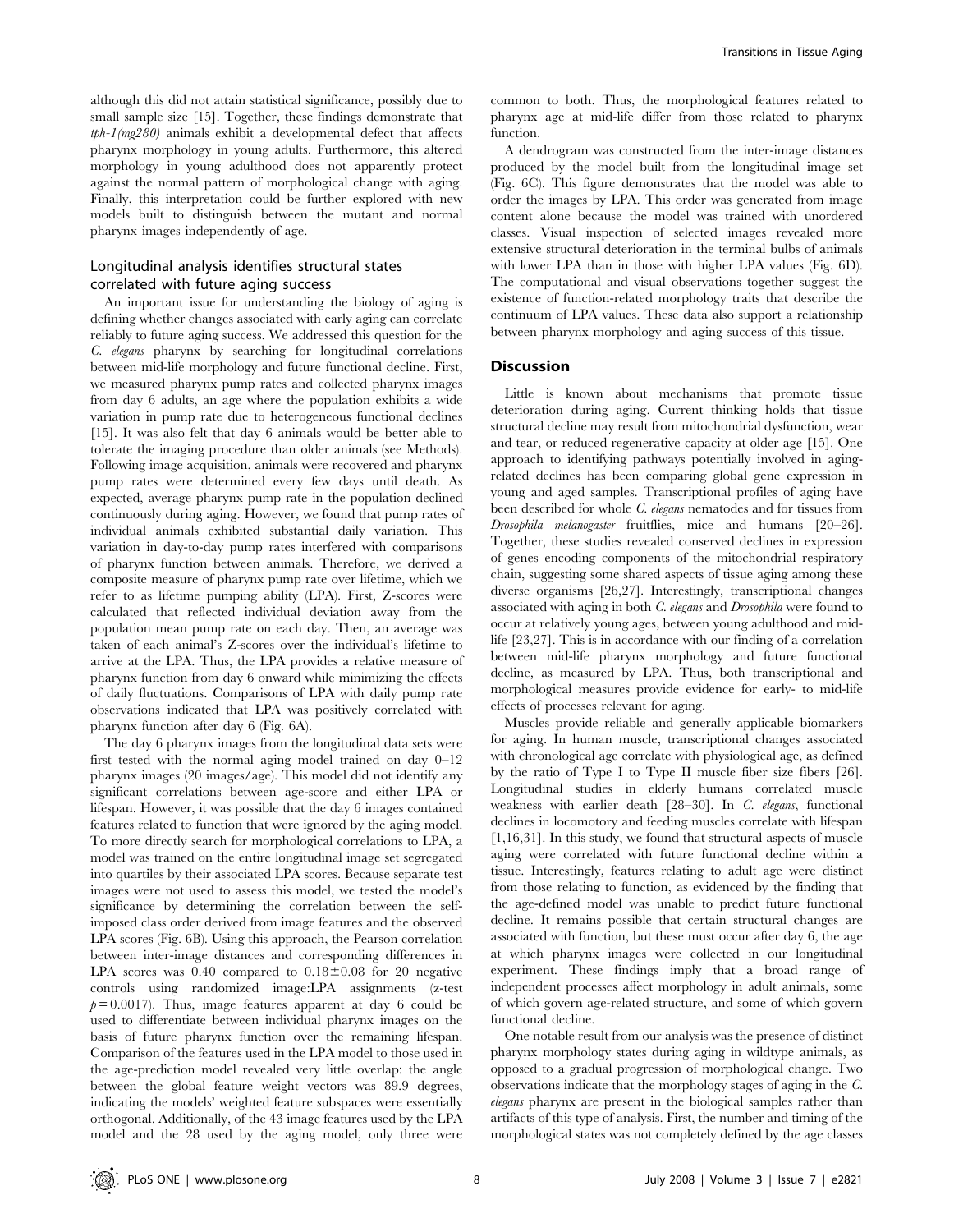

Figure 6. Image analysis identified morphological features correlated to pharynx function during aging. (A) Longitudinal pumping data are shown for individual animals sorted into low, medium, and high LPA ranges. Each animal's trace has a colored portion based on its LPA score that ends on the last day the individual was observed alive, and a horizontal grey portion that ends on the day the individual was observed dead. The light grey background lines depict pump rates measured for the entire population. Colors correspond to actual LPA value for each individual as depicted in the heatmap. The rectangles designate the actual LPA values for the individual data highlighted in the lower plots. These figures show that pump rates can have significant day-to-day variation, and that LPA values were positively correlated with pharynx function and healthspan after day 6. (B) Correlation between morphological differences and differences in future function was established by measuring distance between each pair of images in the LPA classifier's marginal probability space, and comparing it to the corresponding difference in LPA values. (C) Dendrogram representing image similarity. 91 images are represented by branch endpoints with their relative positions predicted by the model. Endpoint colors indicate the LPA value for each image; branch colors are determined from the relative contributions of neighboring endpoints. This dendrogram shows that the LPA classifier was able to correctly order images with respect to their measured LPA values, from low (red and orange) to high (blue), as designated in part (A). (D) Representative images show a progression from high to low levels of structural deterioration that corresponds to their measured LPA values.

doi:10.1371/journal.pone.0002821.g006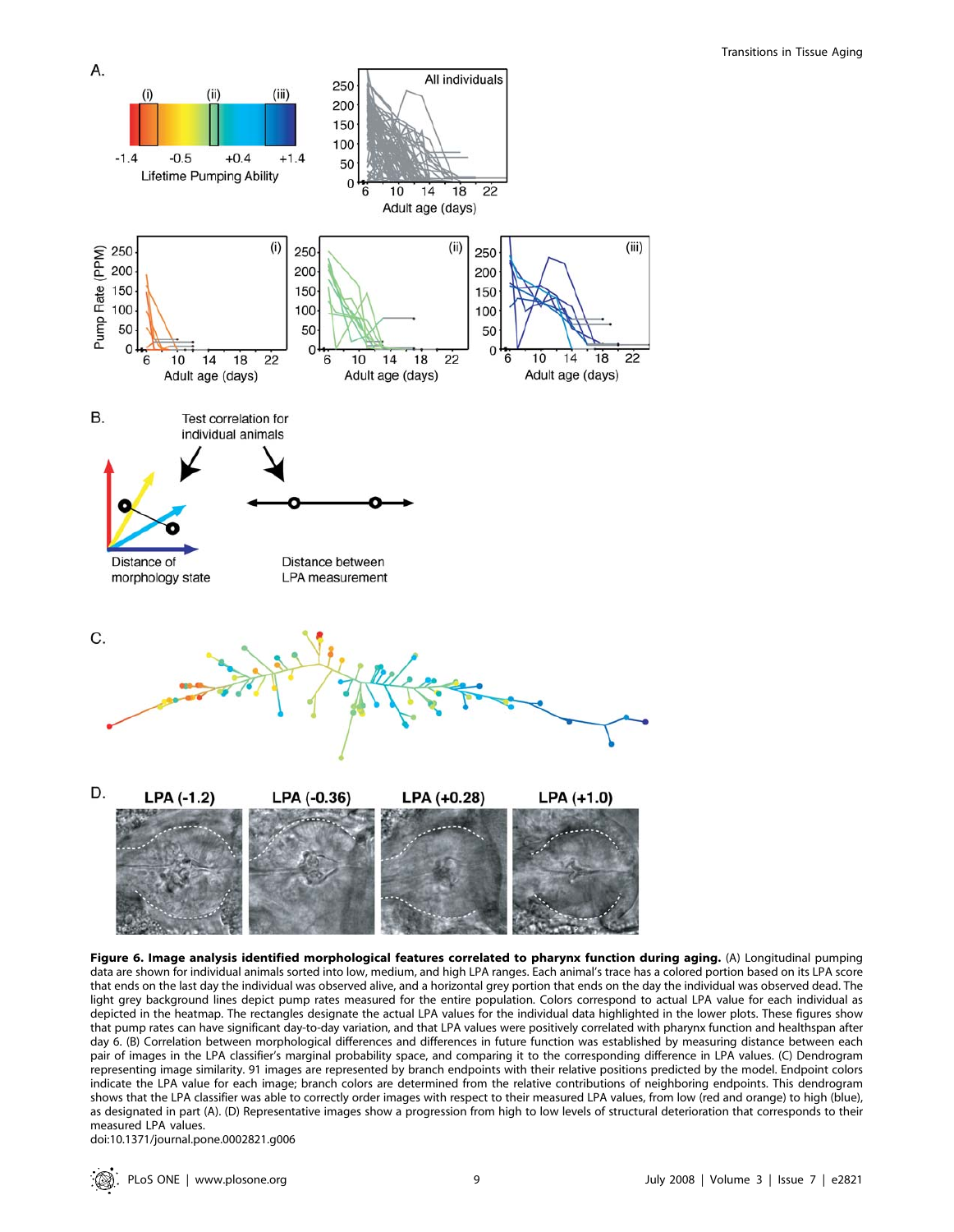used during training. This is most clearly illustrated by the partial occupancy of the mid-life state (State II) at a range of ages. Furthermore, similar states were identified in two distinct pharynx regions, and state transitions appeared to be synchronized in these regions within individual animals. Thus, our analysis revealed that structural aging occurs synchronously within a tissue or organ. Synchronous aging-related changes were also observed at the level of global gene expression in human kidney regions [25].

The existence of distinct structural states disputes the theory that aging decline is completely random. Rather, we posit that these morphological states represent stable structures arising through the action of multiple pathways. We feel they are not likely to represent dominant structures formed through a single pathway. First, the morphological states are heterogeneous, suggesting that they are not achieved through a single pathway. Second, analysis of tph-1(mg280) animals indicated that, although these animals entered adulthood with an aberrant pharynx morphology, they nevertheless reached the stable mid-life state we termed State II. This offers evidence that State II morphologies can be achieved from different starting points, such as through the action of alternate pathways to a shared outcome. In light of these possibilities, it will be interesting to determine whether morphological states and their transitions are tissue-intrinsic, or are widely detected in a number of the body's tissues.

The pattern recognition approach to image analysis presented here identified correlations between a range of morphologies and continuous experimental variables (age and LPA score), and discovered stable distinct morphological states spanning training classes. The complex nature of the images used in this study prohibited traditional image analysis approaches that rely on explicit object identification within each image. Rather, the methods we developed employed a general-purpose bank of image descriptors that measured global image content without assumptions about the imaging modality or object identification. Although the features used in this method can be quite abstract (e.g. Fourier textures), visual inspection of randomly-selected representative images could often confirm identified trends, even when these trends were not identified *a priori* [15]. The general nature of this whole-image analysis method may make it applicable to many other previously intractable quantification problems in cell biology and tissue morphometry, including doseresponse relationships, image-based high-throughput screens, and medical diagnostics applications.

The difficulty of correlating the visual cues used in machine vision with those used by humans is a limitation of this approach to image analysis. As early as 1690, in his ''Essay concerning humane understanding'', John Locke observed ''If that most instructive of our senses, seeing, were in any man a thousand or a hundred thousand times more acute…He would come nearer to the discovery of the texture and motion of the minute parts of corporeal things…But he would be in a quite different world from other people: nothing would appear the same to him and others…So that I doubt, whether he and the rest of men could discourse concerning the objects of sight'' [32]. It is true that using this approach precludes a ''discourse concerning the objects of sight'', and by extension the underlying mechanism of age-related muscle degeneration. However, the findings in this work– specifically the discovery of preferred morphological states in adult aging-demonstrate that it is not always necessary to have a complete understanding of the underlying perceptual model in order to use it to observe new phenomena. These techniques are not meant to supplant model-based image analysis based on prior understanding, but rather enable the analysis of images where no visual model exists.

The software developed here is open-source and is freely available as part of the OME project (Open Microscopy Environment, http://openmicroscopy.org).

#### Materials and Methods

#### C. elegans strains and methods

C. elegans strains used in this work were BA17,  $f_{em}$ -1(hc17); CY302, fem-1(hc17); tph-1(mg280) and CY303, fem-1(hc17); eat-2(ad465). Some strains were provided by the Caenorhabditis Genetics Center at the University of Minnesota. Construction of CY302 and CY303 was as follows. Heterozygous fem-1(hc17) males were obtained by crossing wildtype (N2, Bristol) males to BA17 fertile hermaphrodites and isolating F1 cross-progeny males, which were mated, to young adult hermaphrodites carrying either the tph-1(mg280) or eat-2(ad465) mutations (strains GR1321 or DA465, respectively). Independent F3 progeny were clonally derived from F2 progeny of the second cross and screened for the presence of the eat-2(ad465) mutation (by measuring pharynx pump rate) or the tph-1(mg280) mutation (by PCR-amplification using gene-specific primers). After homozygous populations for these mutations were identified, progeny were screened for fem- $1(hc17)$  homozygosity as 100% sterile adults at 25°C. We confirmed that CY303 had extended lifespan as previously reported [18]. We also tested the longevity of CY302 and found that it was identical to that of the  $fem-1(hc17)$  parental strain (not shown).

All animals were cultivated following standard protocols on NGM agar plates with the Escherichia coli strain, OP50, as a food source [33]. Age-synchronized populations were obtained by allowing fertile adult hermaphrodites to lay eggs on NGM medium with bacterial food for several hours at  $15^{\circ}$ C. The eggs were shifted to  $25.5^{\circ}$ C for 48 hours to complete development into spermless hermaphrodites. Day 0 of adulthood was defined as the day of the L4 to adult molt.

#### Microscopy

For pharynx imaging, animals were transferred into buffered sodium azide (0.2%) positioned on a 2% agar pad on a standard microscope slide and then topped with a cover slip. The pharynx region of the anesthetized animals was imaged using a Hamamatsu ORCA-ER CCD digital camera mounted on a Nikon E800 upright microscope under an oil-immersion 60X objective using Nomarski optics. For each animal, the stage was rotated in order to maintain the same relative orientation in all images. All image and acquisition variables were held as constant as possible between sessions. OpenLab software was used to auto-calibrate exposure time, and to crop images. For longitudinal studies, pump rates in day 6 animals were measured on growth medium and individually mounted for pharynx imaging. After image collection, animals were recovered from the imaging medium and transferred to fresh growth medium in a drop of M9 buffer. Animals were maintained at  $25^{\circ}$ C on individual plates and their pump rates and survival were assessed until death, which was scored by the inability to move after gentle prodding with a platinum wire. Most animals ceased pharynx pumping several days before death. In control experiments, the imaging and recovery procedures were found to have negligible effects on adult lifespan (Fig. S2).

## Computational image analysis

20 training images for each age were randomly selected to build the model. A bank of algorithms converted each image into a feature-vector. Algorithms included polynomial decompositions, high contrast features, pixel statistics, and textures, which were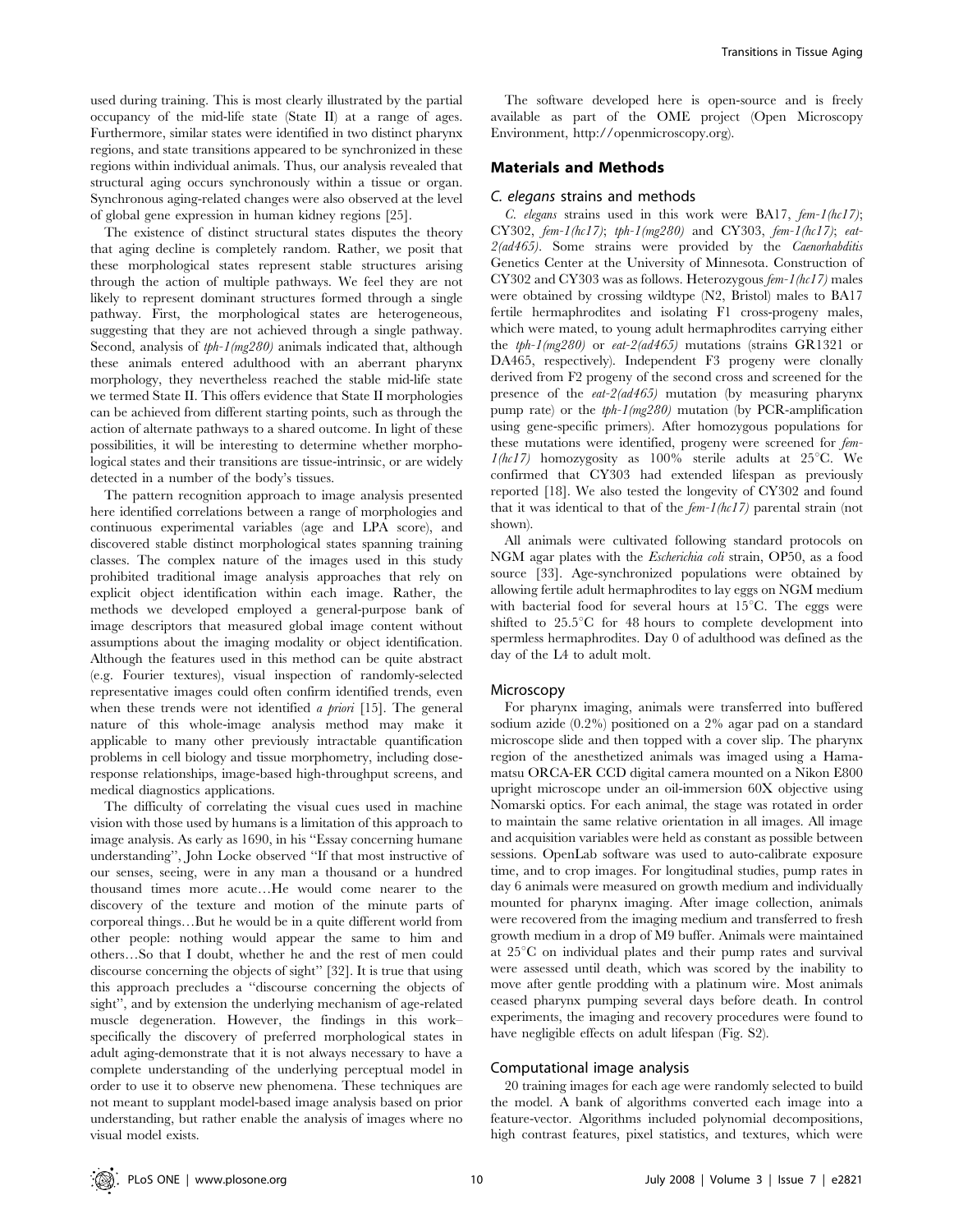computed from the raw image, transforms of the image, and transforms of transforms of the image [11,34]. Each feature dimension was independently weighted for its ability to discriminate between training classes using its Fisher Discriminant score (FD) [12]. FD scores from two class groupings were used: 1) based on age classes, and 2) based on the slide the images were collected from. These slide-based FD scores identified features sensitive to variations in data collection, and were computed for each age group then averaged across age groups. The final weights used for analysis were the averaged slide-based FD scores subtracted from the age-based FD scores. No correction factor was applied to LPAbased classifiers, whose feature weights were determined solely from the FD scores of the LPA quartile classes. Dimensionality reduction of this feature weight vector, and scoring of individual images was performed as described in the text. The number of images used to test each model ranged from 20 per age group (Fig 2B), 21–177 per age group (Fig. 3B) and 68–117 per age and genotype (Fig. 5A).

Dendrograms were generated using the Fitch-Margoliash method implemented in the Phylip software package [35]. The dendrogram heat map was generated using a color-blending algorithm between the known values at each leaf node. For the age-based and LPA-based dendrograms, pair-wise distances were derived from the class-distance and class-probability sub-spaces, respectively.

#### Synchronized classifiers for terminal bulb and corpus

The terminal bulb and corpus analysis was performed by randomly choosing 64 animals from each age group of days 2 to 8

#### References

- 1. Herndon LA, Schmeissner PJ, Dudaronek JM, Brown PA, Listner KM, et al. (2002) Stochastic and genetic factors influence tissue-specific decline in ageing C. elegans. Nature 419: 808–814.
- 2. Glenn CF, Chow DK, David L, Cooke CA, Gami MS, et al. (2004) Behavioral deficits during early stages of aging in Caenorhabditis elegans result from locomotory deficits possibly linked to muscle frailty. J Gerontol A Biol Sci Med Sci 59: 1251–1260.
- 3. Garigan D, Hsu A-L, Graser AG, Kamath RS, Ahringer J, et al. (2002) Genetic analysis of tissue aging in Caenorhabditis elegans: A role for heat-shock factor and bacterial proliferation. Genetics 161: 1101–1112.
- 4. Helfrich YR, Yu L, Ofori A, Hamilton TA, Lambert J, et al. (2007) Effect of smoking on aging of photoprotected skin: evidence gathered using a new photonumeric scale. Arch Dermatol 143: 397–402.
- 5. de Fockert JW, Rees G, Frith CD, Lavie N (2001) The role of working memory in visual selective attention. Science 291: 1803–1806.
- 6. Lavie N (2005) Distracted and confused?: selective attention under load. Trends Cogn Sci 9: 75–82.
- 7. Murphy RF (2006) Putting proteins on the map. Nat Biotechnol 24: 1223– 1224.
- 8. Wolkow CA (2006) Identifying factors that promote functional aging in Caenorhabditis elegans. Exp Gerontol 41: 1001–1006.
- 9. Spence AM, Coulson A, Hodgkin J (1990) The product of fem-1, a nematode sex-determining gene, contains a motif found in cell cycle control proteins and receptors for cell-cell interactions. Cell 60: 981–990.
- 10. Orlov N, Johnston J, Macura T, Shamir L, Goldberg I (2007) Computer Vision for Microscopy Applications. In: Obinata G, Dutta A, eds. Vision Systems: Segmentation and Pattern Recognition. Vienna, Austria: I-Tech Education and Publishing.
- 11. Orlov N, Johnston J, Macura T, Wolkow C, Goldberg I (2006) Pattern recognition approaches to compute image similarities: application to age related morphological change. Third IEEE International Symposium on Biomedical Imaging: from Macro to Nano. pp 1152–1155.
- 12. Bishop CM (2006) Pattern Recognition and Machine Learning: Springer. 740 p. 13. Byerly L, Cassada RC, Russell RL (1976) The life cycle of the nematode
- Caenorhabditis elegans. I. Wild-type growth and reproduction. Dev Biol 51: 23–33. 14. Kimura KD, Tissenbaum HA, Liu Y, Ruvkun G (1997) daf-2, an insulin
- receptor-like gene that regulates longevity and diapause in Caenorhabditis elegans. Science 277: 942–946.
- 15. Chow DK, Glenn CF, Johnston JL, Goldberg IG, Wolkow CA (2006) Sarcopenia in the *Caenorhabditis elegans* pharynx correlates with muscle contraction rate over lifespan. Exp Gerontol 41: 252–260.

for training, and the remaining 16–50 animals per age group for testing. Each animal was either a training or testing subject, and separate classifiers were trained on corpus or terminal bulb images from the same animals. Independent predictions for corpus and terminal bulb could be made for each animal in the test set.

## Supporting Information

Figure S1 Binary classification of pharynx images from daf-2(e1368) or (e1370) at day 15 and 20.

Found at: doi:10.1371/journal.pone.0002821.s001 (1.98 MB TIF)

Figure S2 Survival of imaged and untreated (control) populations.

Found at: doi:10.1371/journal.pone.0002821.s002 (0.84 MB TIF)

#### Acknowledgments

The software developed is freely available as part of the OME project (Open Microscopy Environment, http://openmicroscopy.org). C. elegans strains were provided by the C. elegans Genetics Center. We are grateful to Michael Z. Chen for help with image acquisition. The authors thank members of the Wolkow and Goldberg labs for discussions and critical reading of this manuscript. We also thank David Schlessinger for insightful discussions and suggestions.

#### Author Contributions

Conceived and designed the experiments: JJ IGG CAW. Performed the experiments: JJ WBI DKC CAW. Analyzed the data: JJ IGG CAW. Contributed reagents/materials/analysis tools: JJ WBI DKC IGG. Wrote the paper: JJ IGG CAW.

- 16. Huang C, Xiong C, Kornfeld K (2004) Measurements of age-related changes of physiological processes that predict lifespan of Caenorhabditis elegans. Proc Natl Acad Sci 101: 8084–8089.
- 17. McKay J, Raizen D, Gottschalk A, Schafer W, Avery L (2004) eat-2 and eat-18 are required for nicotinic neurotransmission in the Caenorhabditis elegans pharynx. Genetics 166: 161–169.
- 18. Lakowski B, Hekimi S (1998) The genetics of caloric restriction in Caenorhabditis elegans. Proc Natl Acad Sci U S A 95: 13091–13096.
- 19. Sze J, Victor M, Loer C, Shi Y, Ruvkun G (2000) Food and metabolic signalling defects in a Caenorhabditis elegans serotonin-synthesis mutant. Nature 403: 560–564.
- 20. Landis GN, Abdueva D, Skvortsov D, Yang J, Rabin BE, et al. (2004) Similar gene expression patterns characterize aging and oxidative stress in Drosophila melanogaster. Proc Natl Acad Sci U S A 101: 7663–7668.
- 21. Lee CK, Klopp RG, Weindruch R, Prolla TA (1999) Gene expression profile of aging and its retardation by caloric restriction. Science 285: 1390–1393.
- 22. Lee CK, Weindruch R, Prolla TA (2000) Gene-expression profile of the ageing brain in mice. Nat Genet 25: 294–297.
- 23. Lund J, Tedesco P, Duke K, Wang J, Kim SK, et al. (2002) Transcriptional profile of aging in C. elegans. Curr Biol 12: 1566-1573.
- 24. Pletcher SD, Macdonald SJ, Marguerie R, Certa U, Stearns SC, et al. (2002) Genome-wide transcript profiles in aging and calorically restricted Drosophila melanogaster. Curr Biol 12: 712–723.
- 25. Rodwell GE, Sonu R, Zahn JM, Lund J, Wilhelmy J, et al. (2004) A transcriptional profile of aging in the human kidney. PLoS Biology 2: e427.
- 26. Zahn JM, Sonu R, Vogel H, Crane E, Mazan-Mamczarz K, et al. (2006) Transcriptional profiling of aging in human muscle reveals a common aging signature. PLoS Genet 2: e115.
- 27. McCarroll SA, Murphy CT, Zou S, Pletcher SD, Chin CS, et al. (2004) Comparing genomic expression patterns across species identifies shared transcriptional profile in aging. Nat Genet 36: 197–204.
- 28. Metter EJ, Talbot LA, Schrager M, Conwit R (2002) Skeletal muscle strength as a predictor of all-cause mortality in healthy men. J Gerontol A Biol Sci Med Sci 57: B359–365.
- 29. Newman AB, Kupelian V, Visser M, Simonsick EM, Goodpaster BH, et al. (2006) Strength, but not muscle mass, is associated with mortality in the health, aging and body composition study cohort. J Gerontol A Biol Sci Med Sci 61: 72–77.
- 30. Rantanen T, Harris T, Leveille SG, Visser M, Foley D, et al. (2000) Muscle strength and body mass index as long-term predictors of mortality in initially healthy men. J Gerontol A Biol Sci Med Sci 55: M168–173.